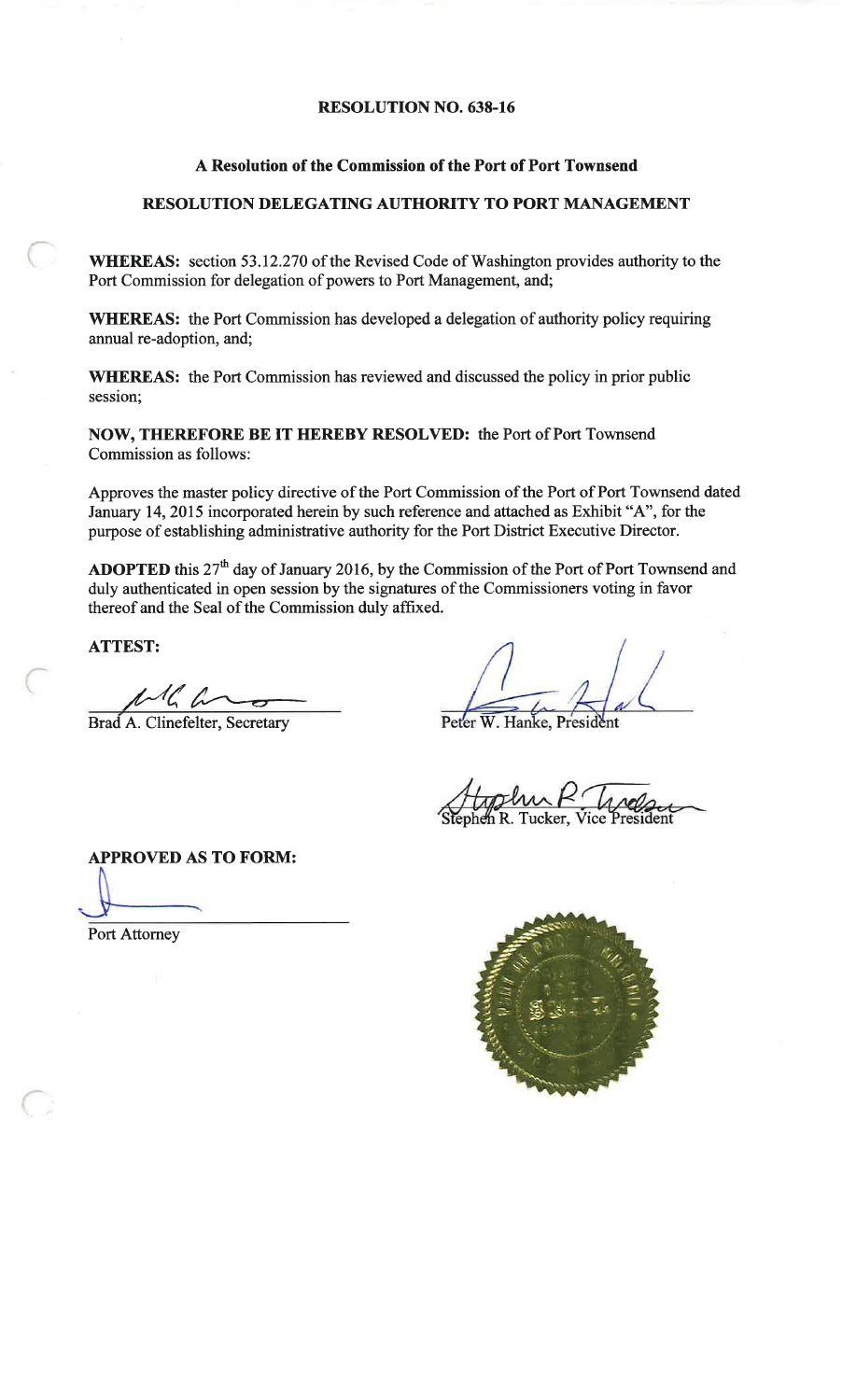# **PORT OF PORT TOWNSEND SPECIFIC POLICY DIRECTIVES OF ADMINISTRATIVE AUTHORITY OF THE PORT DISTRICT EXECUTIVE DIRECTOR**

## **January 27, 2016**

The Commission of the Port of Port Townsend adopts the following policy for the purpose of establishing the Administrative Authority of the Executive Director (ED) who is responsible for normal Port operations. The phrase "normal Port operations" as used herein, means regular day-to-day business transactions involving personnel, materials and funds. The Commission shall retain an ED to implement the objectives of the Port, which shall be established by the Commission. The ED derives authority from the Commission acting as the governing body. The ED shall regularly inform and consult with the Commission regarding significant information and business transactions by a method mutually agreeable to the Commission and the ED. Commission directives or initiatives shall be made through the ED and shall be made only by the Commission acting as a body. The ED shall serve as the primary spokesperson for management.

Certain elements of this policy require annual approval per RCW. Therefore, this Administrative Authority Policy shall be reviewed and readopted annually.

## **I. UTILIZATION OF PORT CREWS**

The Port District ED shall retain professional staff, which shall operate and manage according to directives from the ED. The ED is authorized to administer day-to-day operations which include personnel administration (task & project assignments, hiring, firing, setting salary & benefits, training, grievance procedures, employee enrichment & improvement, Union negotiations, etc.) within positions created and approved by the Commission.

## A. Performance of Work by Port Crews

Prior Commission approval shall not be required where individual capital or maintenance projects are to be carried out by Port crews or day labor (when deemed appropriate) and do not exceed Twenty-Five Thousand Dollars (\$25,000.00), exclusive of applicable taxes. The ED may inform the Commission at the next scheduled meeting of all actions under this section.

## **II. RULES AND / OR PROCEDURES**

The ED is authorized to adopt administrative rules and regulations necessary for the efficient operation of the Port so long as such rules and regulations are reported to the Commission and are consistent with Commission policy. All amendments to the rules and regulations established therein may hereafter be made by the ED, so long as such amendments do not exceed the authority of the ED, as granted elsewhere herein, and are reported to the Commission in a timely manner.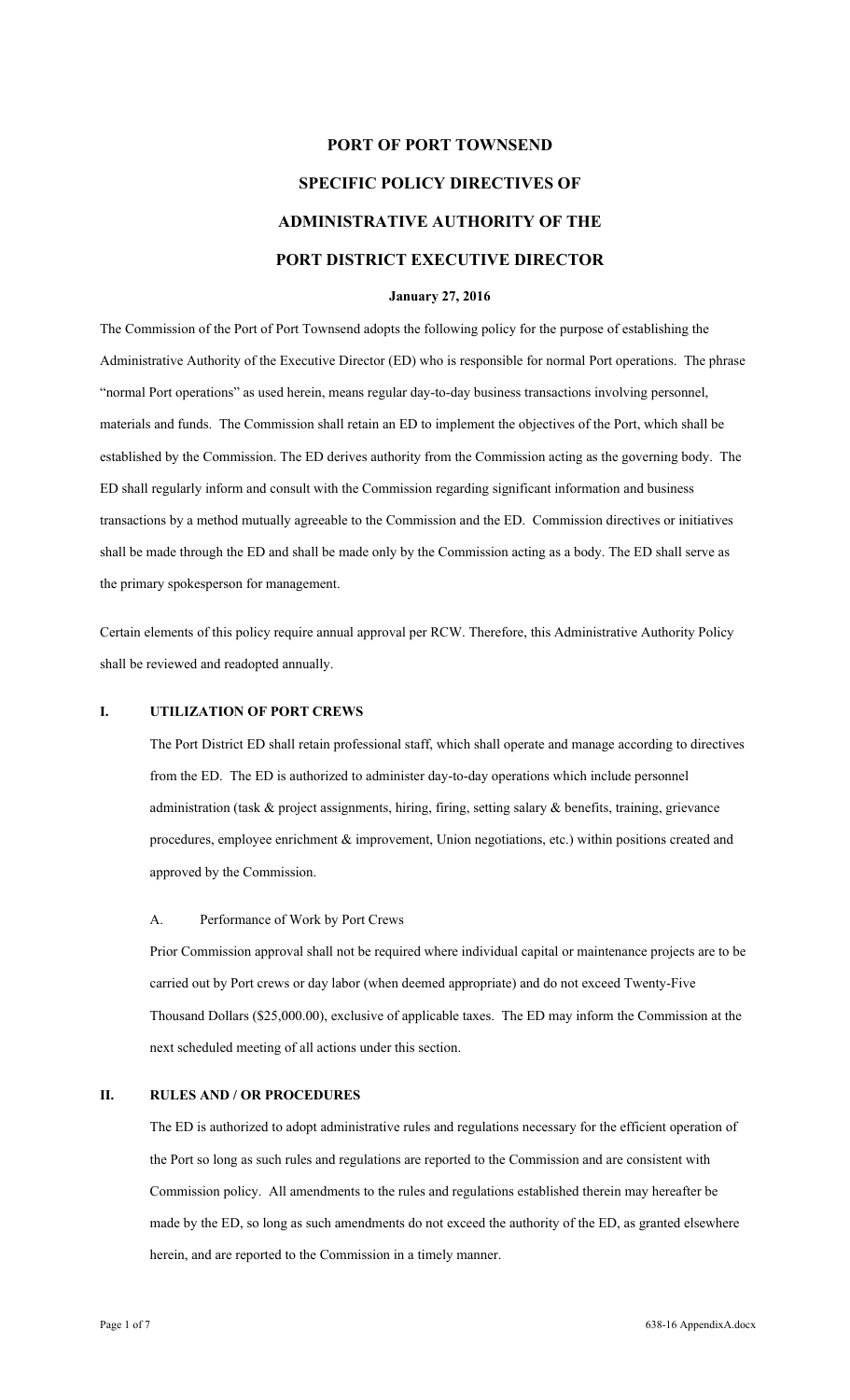The ED may delegate to appropriate Port staff such administrative authority or reporting requirements herein established as is necessary and advisable in the efficient exercise of the ED's authority. To implement delegations or authority to Port staff, the ED shall promulgate policy and procedure manuals, monetary delegations authority and employee position descriptions, affirmative action plans and office manuals which shall include such delegations as appropriate. The responsibility for all administration and day-to-day operations of the Port rests with the ED.

#### **III. SALE OF PERSONAL PROPERTY**

The Port District ED, with prior Commission approval, is authorized pursuant to RCW 53.08.090 to sell and convey surplus personal property of the Port pursuant to the requirements of RCW 53.08.090.-092 (as amended or succeeded). The ED is authorized to sell and convey surplus personal property of the Port of Port Townsend subject to the following conditions:

- A. That the value of such personal property does not exceed the dollar limits authorized under RCW 53.08.090-092 (as amended or succeeded).
- B. Prior to any such sale or conveyance, the ED shall itemize and list the property to be sold and make written certification to the Commission that the listed property is no longer needed for district purposes.
- C. Any large block of such property having a value in excess of the limits authorized under RCW 53.08.090 (as amended or succeeded) shall not be broken down into components of a lesser value and sold unless done so by public competitive bid.
- D. That offers for purchase are solicited from at least three (3) parties when no bids are received from the public competitive bidding process; unless waived by the Commission on a case-by-case basis.
- E. No real property or facility which is part of the comprehensive plan of improvement or modification thereof shall be disposed of until the comprehensive plan has been modified pursuant to RCW 53.20.010 and such real property or facility is found to be surplus to Port needs.

# **IV. CONTRACTS FOR PERFORMANCE OF WORK**

- A. Contract Awards for Construction and Maintenance
	- 1. The Port District ED may, without prior Commission approval, execute on its behalf Small Works Roster contracts where the total estimated contract price does not exceed Twenty-Five Thousand Dollars (\$25,000.00) exclusive of applicable taxes, and so long as all statutory procedures are followed, including bid and performance surety requirements. All contracts awarded under this section will be reported to the Commission at the next scheduled meeting. Public discussions with the Commission regarding all projects should precede any contract unless an emergency exists.
	- 2. The Port District ED may, execute on behalf of the Port contracts for large projects that have been properly approved including costs at a public Port meeting, and all statutory procedures must be followed. Upon proper approval from the Commission, the Port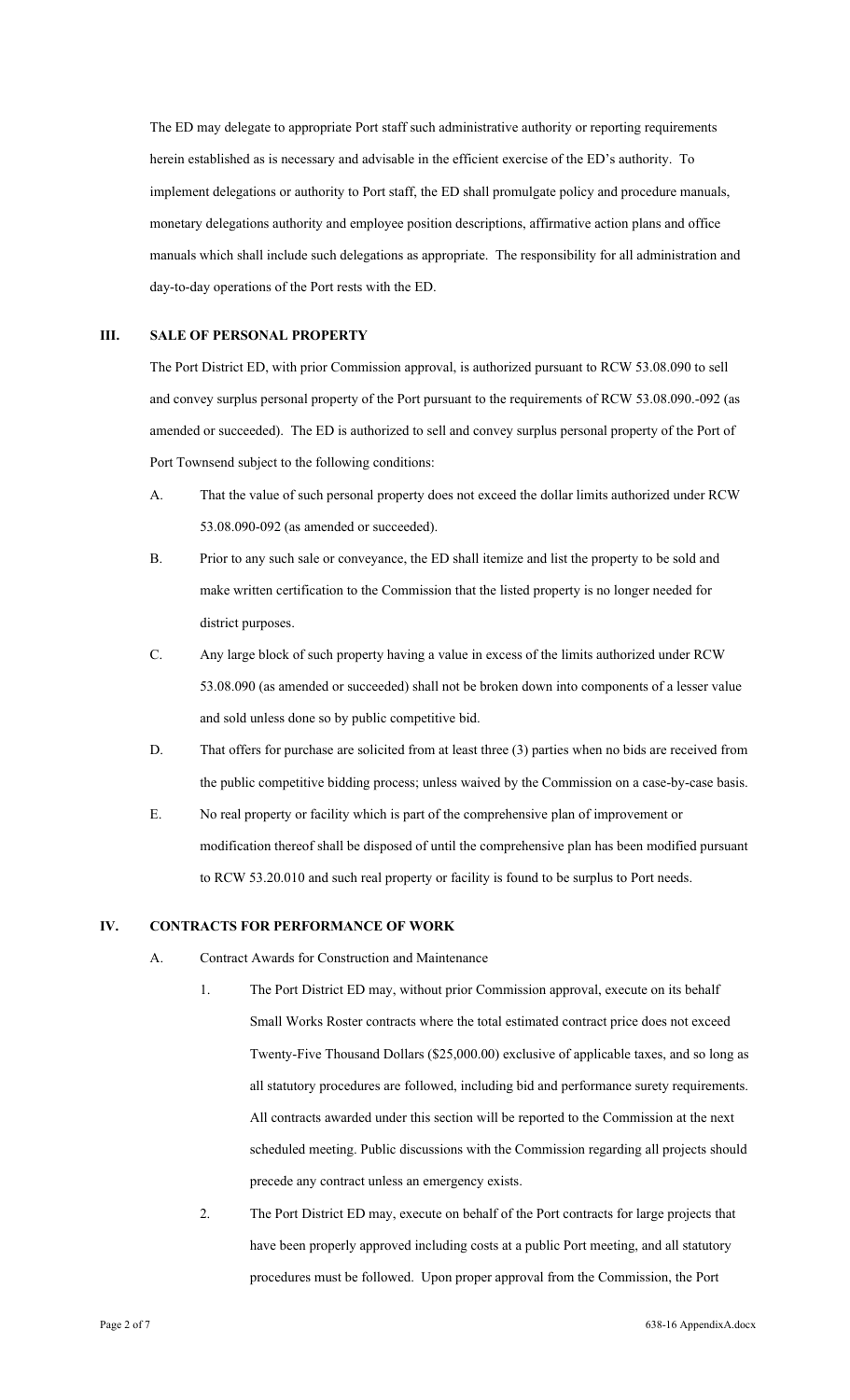District ED may publish a notice calling for bids, award of contract or rejections of all bids will be done by vote of the Commission at a public meeting.

3. When any emergency shall require the immediate execution of a contract for work the Port District ED, pursuant to the procedures of RCW 39.04.020 (as it may be amended or succeeded), is authorized to make a finding of the existence of such emergency and execute any contracts necessary to respond to the existing emergency, provided that the Port District ED shall, at the first opportunity contact a Commissioner, and at the first Port Commission meeting following the finding of the existence of an emergency, request the Port Commission ratification of the finding of emergency and any contracts awarded and or executed pursuant to that finding.

#### B. Change Orders

Where a contract for the performance of work has been awarded and under which the work is in progress, and individual changes in plans or specifications are necessitated in order to properly accomplish the work, the ED is authorized, without prior Commission approval, to execute on its behalf individual change orders to the contract if all of the following conditions are met:

- 1. The estimated cost of the aggregate changes in plans or specifications, exclusive of applicable taxes, will not exceed Twenty-Five Thousand Dollars (\$25,000.00).
- 2. For contracts of \$1 million dollars or more, the change order shall not exceed Fifty Thousand Dollars (\$50,000.00).
- 3. The contract provides for the issuance of changes orders.
- 4. The individual change order has been approved and certified by the project architect or engineer as being necessary to the proper accomplishment of the work called for in the basic contract.
- 5. The ED shall inform the Commission at the next scheduled meeting of all actions undertaken under this section.
- C. Professional Services / Consulting Services:

The ED shall be responsible for the initiation of appropriate procedures to obtain professional or consultant services where deemed necessary in carrying out normal Port operations. When necessary, Port Legal Counsel shall be consulted with respect to statutory procedures in connection with these services. The ED may arrange for these services, without prior Commission approval, when the cost of the proposed service for any single project will not exceed Ten Thousand Dollars (\$10,000.00). If the fee for such services is estimated to exceed Ten Thousand Dollars (\$10,000.00), prior Commission approval shall be required. The ED shall inform the Commission at the next scheduled meeting of all actions undertaken under this section.

D. Architectural, Engineering & Technical Services: The ED is authorized to contract with qualified architectural, engineering and technical testing  $\&$ 

inspection firms licensed in the State of Washington to provide such services as required for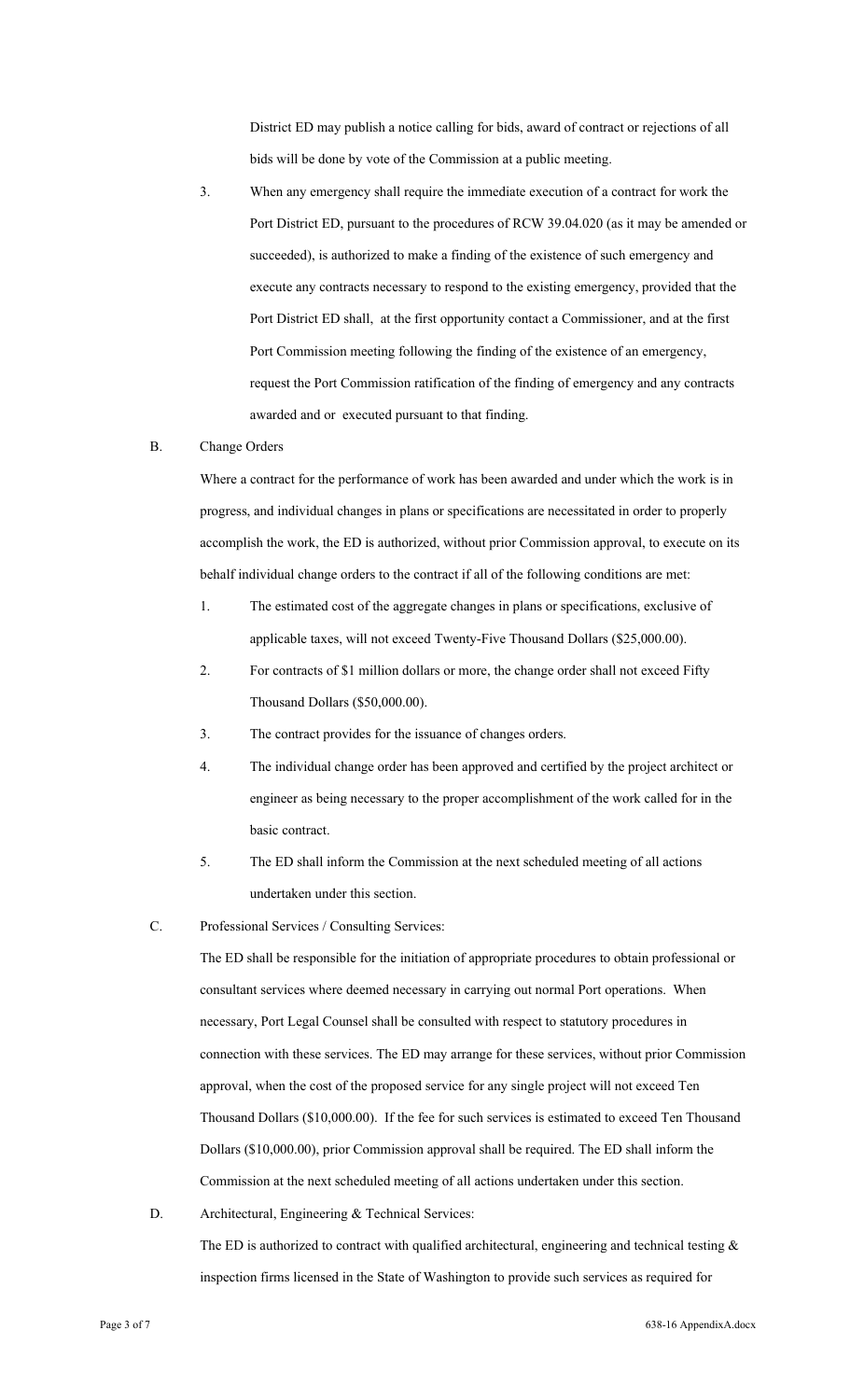maintenance, preliminary engineering work or small projects of the Port. Arrangements for obtaining such services shall follow all required statutory procedures and shall be consistent with normal established fees paid for such services. If the fee on any single project or closely related work is estimated to exceed Fifteen Thousand Dollars (\$15,000.00) Commission approval shall be required. The ED shall inform the Commission at the next scheduled meeting of actions undertaken under this section.

E. Reports:

Notwithstanding the authorities granted in the preceding sections A - D, the ED shall keep the Commission advised of all contracts, reports and activities.

# **V. ACQUISITION OF UTILITIES, MATERIALS, EQUIPMENT, SUPPLIES, AND SERVICES.**

The ED shall have the responsibility for following all statutory requirements and procedures in connection with all acquisition of utilities, materials, equipment, supplies and services. Utilities, materials, equipment, supplies and services may be acquired on the open market, or by competitive bidding when necessary for the normal maintenance and operations of the Port, and no prior Port Commission approval shall be required but shall, where appropriate, be approved as part of normal monthly expenses and shall be within authorized budgets. The Port District ED may acquire utilities, materials, equipment, supplies and services subject to the following conditions:

- A. The purchase price does not exceed Twenty-Five Thousand (\$25,000.00) Dollars or has been preapproved by Commission, or if specifically identified while developing the annual budget and does not exceed the budgeted amount.
- B. In the event of competitive bidding all statutory regulations must be followed.
- C. The Ed is authorized to establish a system to control purchase of materials, supplies and services. Such system should take into consideration the nature of the purchases, and that the invoices have been properly processed and approved in accordance with Port Policies and Procedures.

# **VI. REAL & PERSONAL PROPERTY RENTALS OR LEASES**

All real & personal property belonging to the Port, when available for rent or lease, shall, except as otherwise provided herein, be leased only under an appropriate written lease instrument approved by the Commission in accordance with RCW 53.08.085. The term lease as used herein may refer to rental agreements, operating agreements or use agreements. Provided, however, in the case of a month-to-month lease subject to all the following conditions, the ED may execute the lease:

## **VII. LITIGATION**

The ED, in coordination with Port Counsel (appointed by the Commission), shall be responsible for the procedures necessary for management and supervision of litigation in which the Port has an interest, directly or indirectly. For purposes of this section, "litigation" shall mean the assertion of any position, right or responsibility by or against the Port which has been filed in any court of general jurisdiction, be it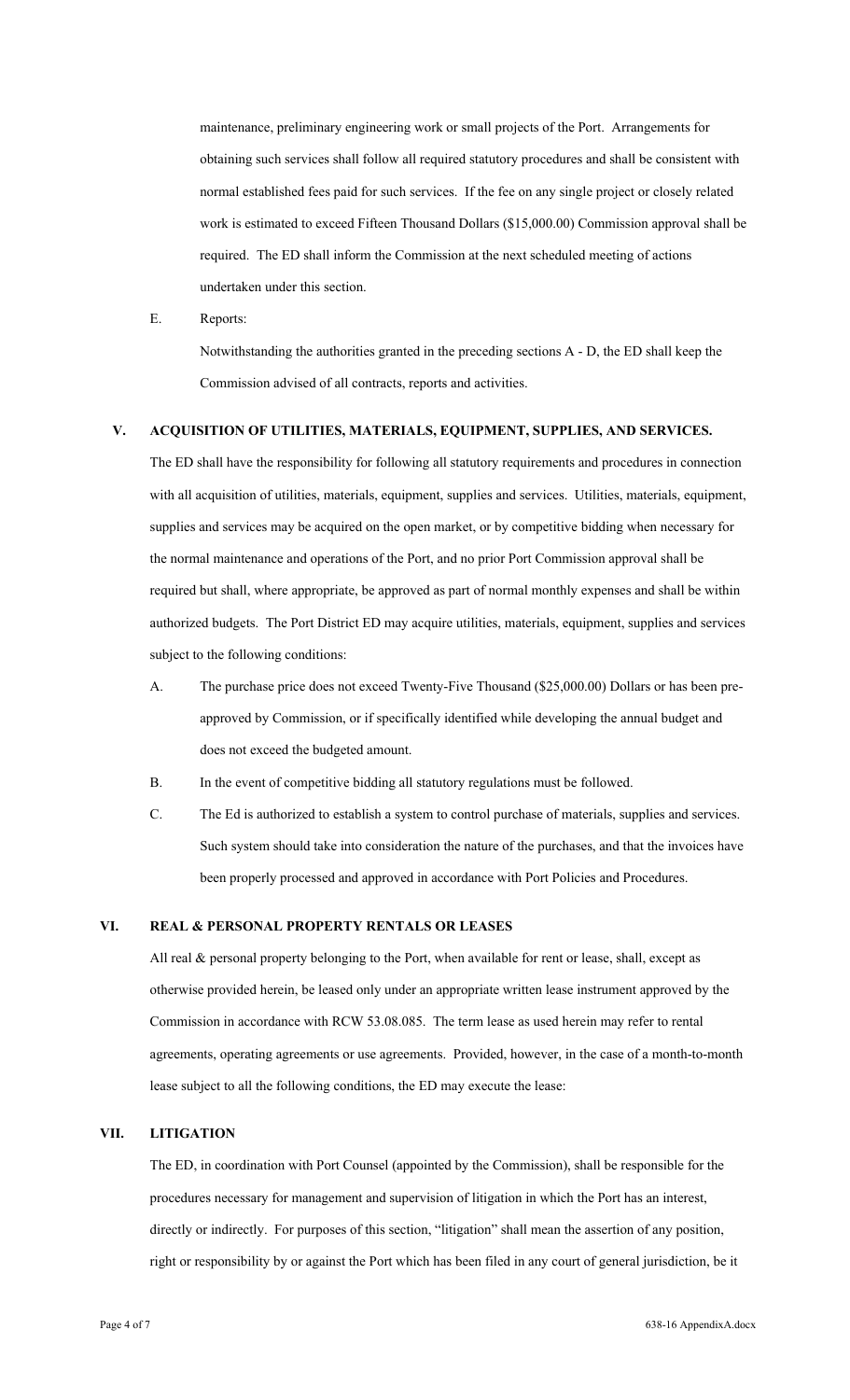State or Federal, or any quasi-judicial or administrative forum. The ED shall inform the Commission at the next regular meeting of all actions undertaken under this section.

## **VIII. ADJUSTMENT TO ACCOUNTS RECEIVABLE OR UNCOLLECTIBLE ACCOUNTS**

The Port District ED is authorized to establish procedures to:

- 1) Make adjustments to accounts receivable for valid business reasons which do not constitute a gift of public funds, or
- 2) Remove from the general ledger uncollectible accounts with prior approval from the Commission.

Prior to classifying any account receivable as a "doubtful account", the ED shall be satisfied that every reasonable effort has been made by the staff to resolve or accomplish the collection of the account. For those accounts that fail to make payment, the ED shall authorize Port Legal Counsel to bring action in courts of law, or appropriate steps for possible collection. The Ports accounting records shall reflect that any account more than one hundred twenty (120) days past due is a "doubtful account". The ED shall review the doubtful accounts periodically (at least annually); recommend to the Commission which accounts should be deemed as "uncollectible" and removed from the Port's General Ledger. The Port may take collection action more quickly than set forth in the doubtful accounts collection procedure, or may exercise other remedies if available. The classification of an account as "doubtful" or "uncollectible" shall not waive any rights or release any claim against the Account Debtor. The ED shall inform the Commission at the next regular meeting of all actions undertaken under this section.

## **IX. PROPERTY ACQUISITION AND SALE OF REAL PROPERTY**

When the Commission authorizes the acquisition of real property by purchase or condemnation, the ED shall take all necessary steps including, but not limited to obtaining appraisals / market analyses, to secure title of such property for the Port. The acquisition price shall be established based on appraisals, market analyses and negotiations and shall be approved by the Commission prior to any finalization of the purchase, ED shall sign all necessary documents.

When the Commission authorizes the sale of real property, the ED shall take all necessary steps to complete the transaction including, but not limited to obtaining appraisals, accepting deposits and opening escrow accounts for the Port. The sale price shall be established based upon factors including, without limitation, negotiations, appraisals/market analyses, special benefits to the Port and community, employment generated by the project, and shall be approved by the Commission prior to any finalization of the sale, ED shall sign all necessary documents.

## **X. INSURANCE PROGRAMS**

The ED shall be authorized to work with an insurance broker, pre-approved by the Commission, to negotiate and obtain appropriate policies of insurance to cover Port property, liability, Commissioner and employee coverage, vehicle and other areas appropriately included within a comprehensive insurance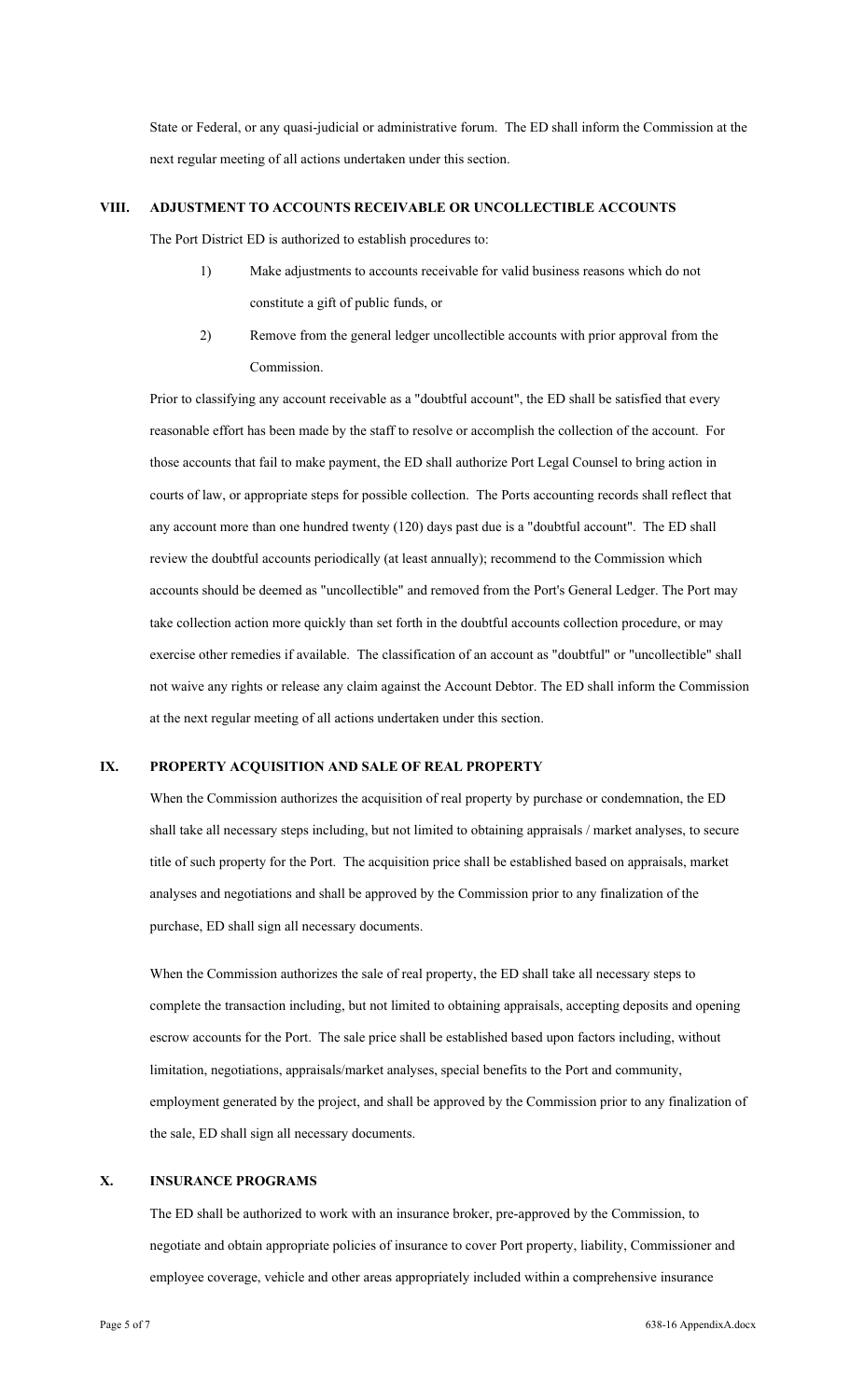program. The ED is authorized to approve from time to time changes or modifications within the insurance policies, these changes shall be promptly reported to the Commission at the next scheduled meeting so as to keep Commission informed of basic changes in the overall insurance program of the Port.

# **XI. EMPLOYEE TRAVEL, EDUCATION & CONFERENCE ATTENDANCE**

The ED is authorized to approve travel and attendance of conferences or education opportunities by employees, without prior Commission approval. The limits of such authorization shall be for travel within the continental United States and the total costs shall not exceed \$1,000.00. Estimated costs in excess of \$1,000.00 shall require Commission approval prior to travel. Travel costs must be within the current budget.

The ED will review all requests for travel to conferences or education to assure that it is applicable to the Port or Port operations.

## **XII. BANKING SERVICES AND INVESTMENT OF TEMPORARILY IDLE PORT FUNDS**

The ED is authorized to negotiate for banking services and enter into agreements for such services; provided, however, unless approved in advance by the Commission, such agreements shall be terminable by the Port, without penalty. Procedures shall be established for the deposit / disbursal of Port funds recognizing the requirements sited in RCW 53.36.010 and that such procedures shall provide for an adequate system of internal control. Such banking service agreements shall be reported to the Commission at the next regular meeting.

For purposes of this section, "Temporarily Idle Funds" shall mean those funds which are not required for immediate expenditure. The Port District ED is authorized to develop procedures to direct the Port Treasurer, in accordance with applicable law relating to the investment of public funds, in the investments of temporarily idle Port funds. These directives include, but shall not be limited to, investments in public fund approved vehicles of investment, sale of such investments, and necessary inter-fund transfers. A summary of all financial activities shall be provided at Port Commission meetings.

#### **XIII. TRADE DEVELOPMENT PROGRAMS**

The ED is authorized, consistent with budget and statutory limitations, to develop and carry out programs of trade development (which may include tourism and tourism promotion), advertising, and promotion of the Port, including its properties, facilities and services. Such programs shall be reviewed by the Commission from time to time.

# **XIV. GRANTS AND APPROPRIATIONS**

 All grant and appropriation requests (regardless of value) will come before the Commission for approval prior to submission.

## **XV. AFFIRMATIVE ACTION AND EQUAL EMPLOYMENT**

It is the basic policy of the Port to provide equal opportunity to the users of all Port services and facilities,